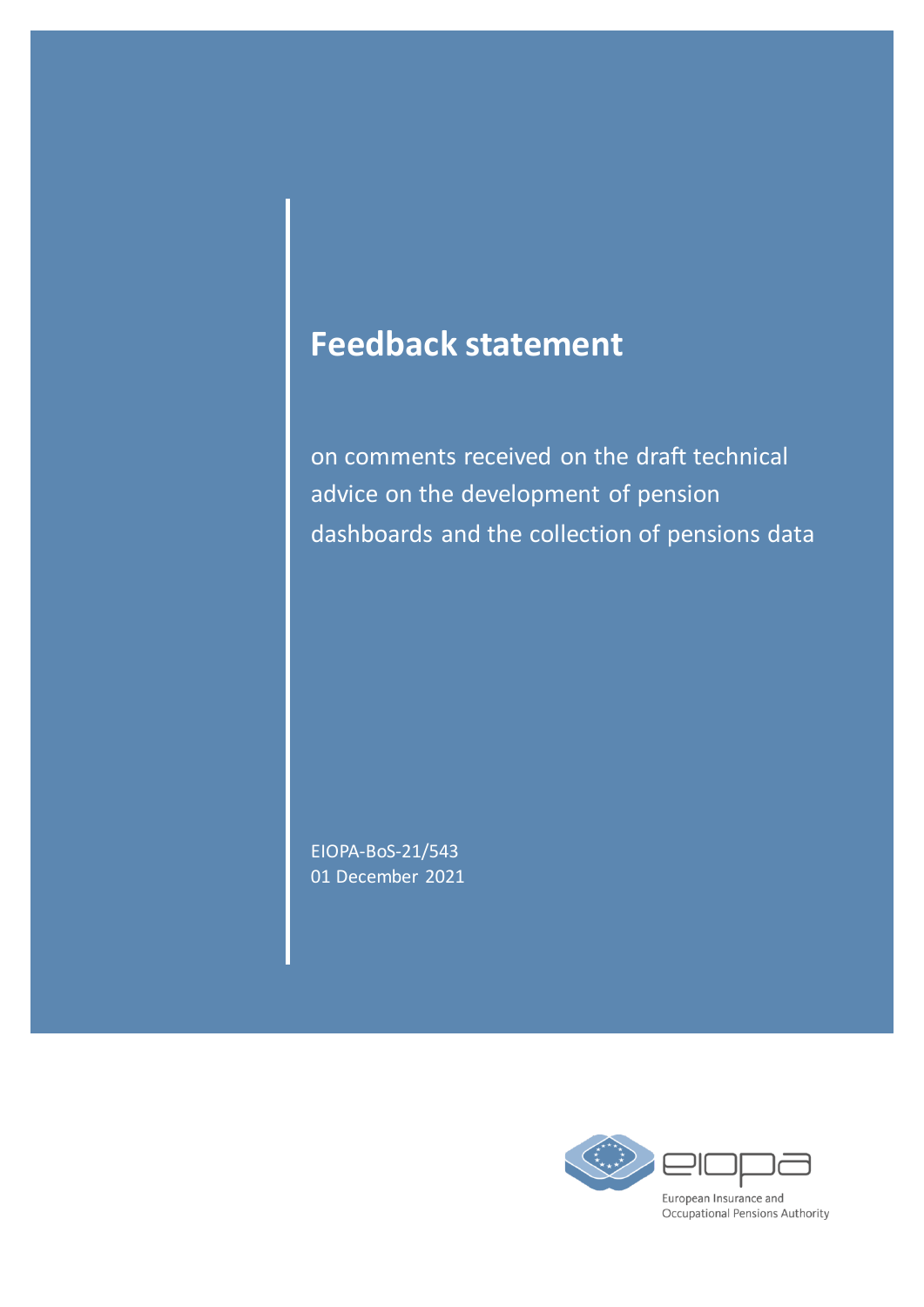## **FEEDBACK STATEMENT**

## **Introduction**

EIOPA conducted a public consultation on the draft Advice on the development of pension dashboards and the collection of pensions data, which ran from 13 July 2021 until 8 September 2021. EIOPA received 14 stakeholder responses to the public consultation, all of which were public, including a response from EIOPA's Occupational Pensions Stakeholder Group (OPSG). Besides OPSG, the public responses were from pension associations (1 European, 2 national), insurance associations (1 European, 4 national), actuarial associations (1 European, 1 national) and association representing employers/employees (1 European, 1 national) and one private citizen, with all national responses coming from Austria, Croatia, Germany, France and the Netherlands.

EIOPA would like to thank all stakeholders for their responses to the public consultation. The input received provided important guidance for EIOPA to finalise the technical advice. All comments submitted were given careful consideration by EIOPA.

This feedback statement summarises the main responses received and how EIOPA addressed them in the Advice. The individual responses received and EIOPA's feedback on these responses are published in a separate document.

## **Objective of the technical advice**

In December 2020, the European Commission sent a Call for Advice (CfA) to EIOPA, requesting technical advice on the development of best practices on (1) pension tracking systems and (2) a pension dashboard. The impact assessment refers to the policy proposals on the referred topics developed by EIOPA in its technical advice to the European Commission on the gathering of data for the formation of a European wide pension's dashboard and other considerations of dashboard design.

The technical advice serves as an input to the pension policy of Member States. The intention is not to provide recommendations on political choices or public policy, whether at national or at EU level. It will contribute to measuring and monitoring the contribution of occupational and personal pensions to the adequacy and sustainability of national pension systems and to getting a comprehensive picture of future pension developments. To enable long-term projections of supplementary pensions and to inform the dashboard indicators, additional data is needed from a wide range of private pension providers. As such, the costs, and indeed the benefits, accrue beyond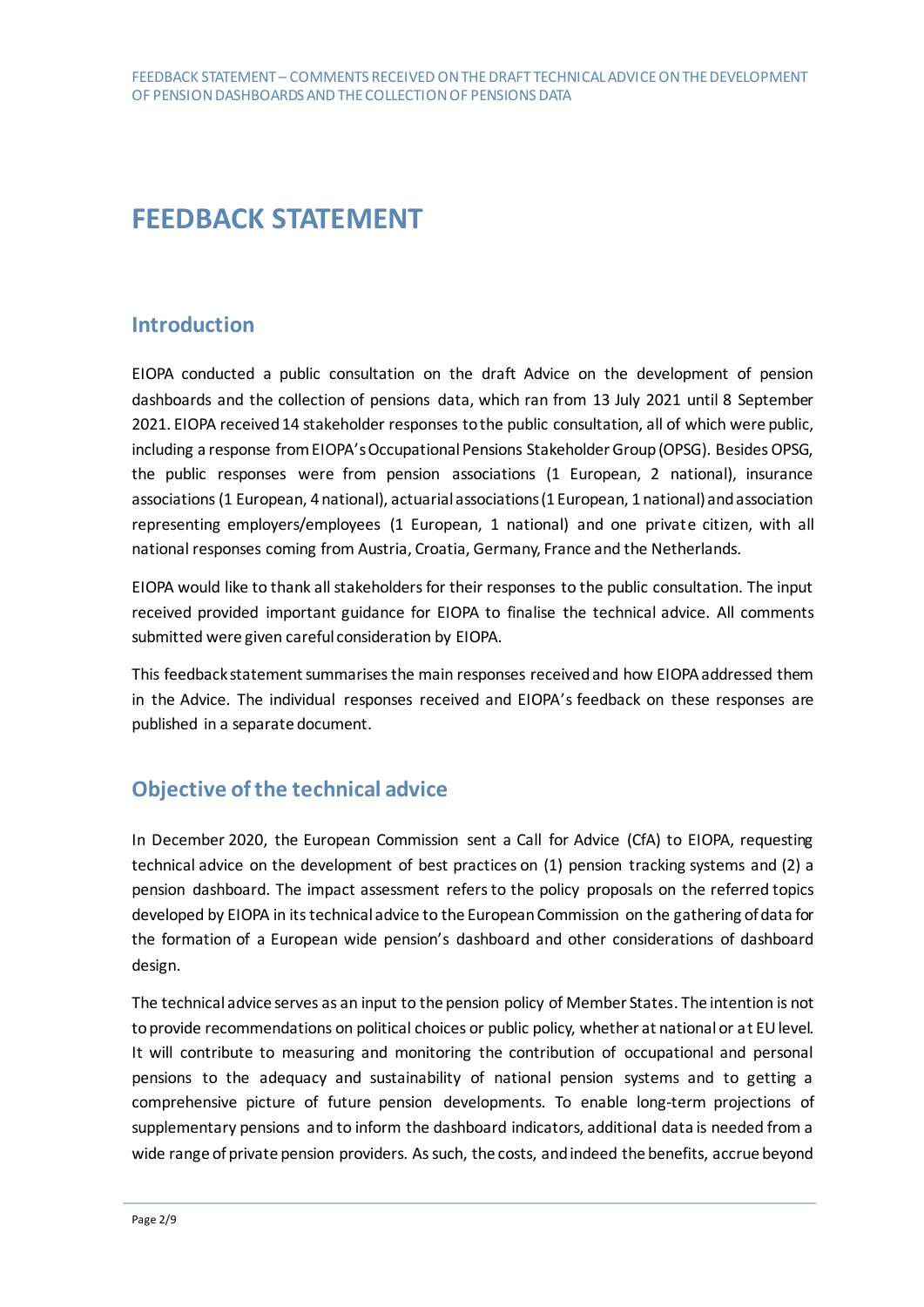EIOPA's immediate stakeholders of IORPs and insurance undertakings, their members and policyholders and supervisors.

## **Main responses received and how EIOPA addressed them**

#### DATA, SOURCES OF DATA AND GATHERING OF DATA

Respondents expressed split views with regards to the objective of collecting further data on pensions products in order to build a comprehensive dashboard. When asked for suggestions of other sources of pensions data (other than set out on the consultation draft) seven stakeholders stated they had none, while four had. All comments on this question mentioned exploiting the current data sources first before seeking more data.

The OPSG noted that making available an EU Dashboard based on "an agreed and accepted transparent methodology and based on the most reliable and preferably recent data available, will change the quality of policy discussions not only between the EU institutions and Member States, but also within Member States". Therefore, they agreed that the Advice is a good step in providing more clarity and the extended data collection is necessary. OPSG also noted that the paper sets out a good "analysis of available data and a description of data needed to create a Dashboard, EIOPA comes to the conclusion that there are gaps in existing reporting requirements that should be filled. We support this conclusion."

When asked if stakeholders agree that data on long-term savings instruments is not available as there is no commonly agreed definition, eight agreed, while three disagreed. On the question asking for suggestions for more or less additional data to be collected for the purpose of the dashboard indicators and the preparation of long-term projections of supplementary pensions, eight stakeholders had suggestions, while three did not. The suggestions were split between support for using existing data sources and opposition to any new data requests.

From the stakeholders opposing the objective, the main reasons for opposing any new data collection was down to costs to pension providers (particularly from the insurance industry) and the complexity of national systems. One stakeholder noted "EIOPA claims that data is often not available, where in fact it is, but at a national level. A major challenge will therefore be the comparability of national data, not the availability of proper sources".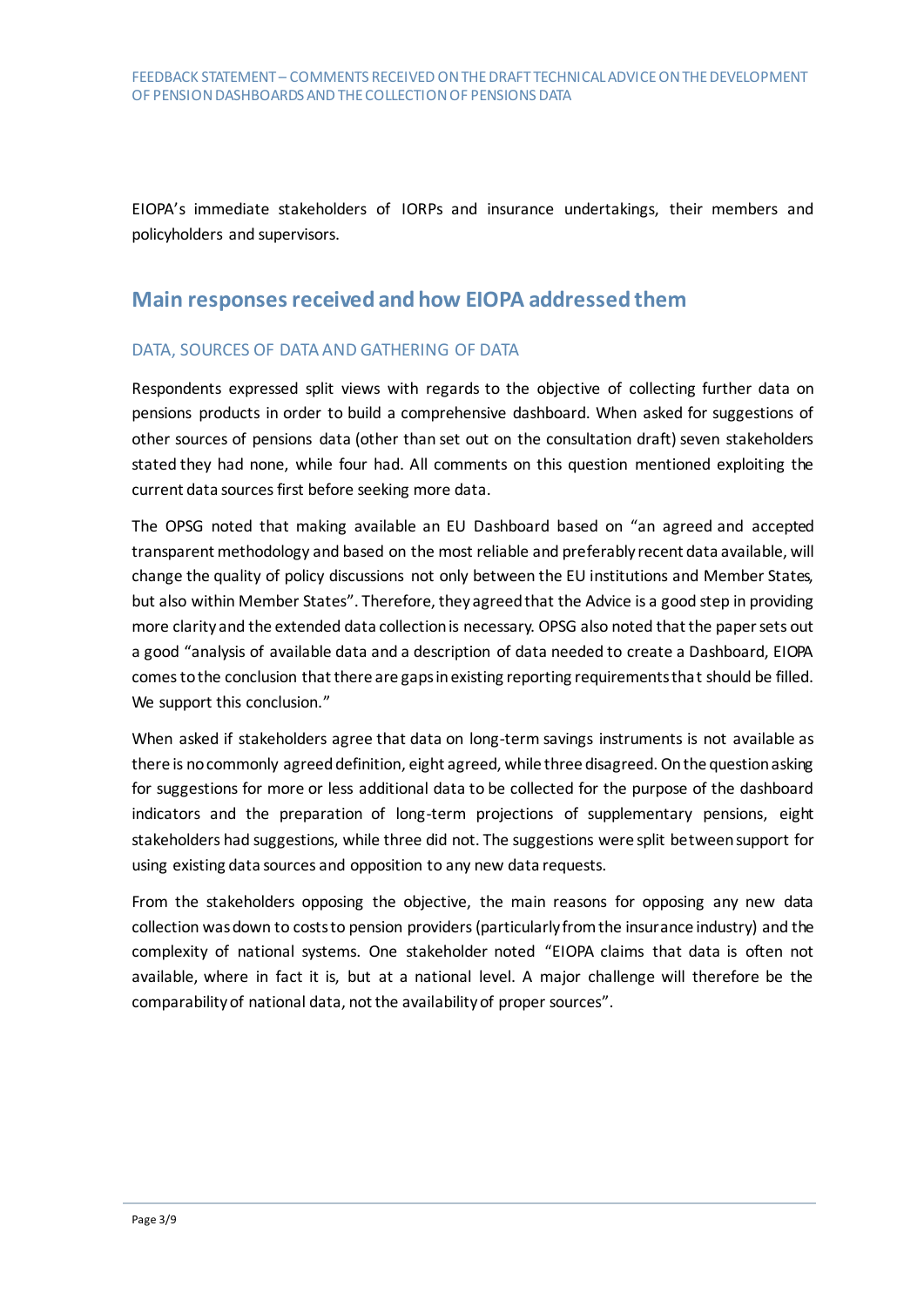#### **EIOPA FEEDBACK**

To answer the call for advice from the Commission the advice aims to provide the most comprehensive options for the Commission to build a dashboard, however, EIOPA acknowledges in the Advice that data collection is not a straightforward exercise.

In the Advice EIOPA sets out the issues of aims, powers and costs of gathering extra data and states the primary aim of collecting the data on dashboards is to facilitate economic and social policy, rather than conduct/prudential supervision of pension providers. Some data may therefore not be directly relevant for national authorities to fulfil their supervisory objectives, or indeed not be within their powers to collect.

On the other hand there are advantages in having private pension providers report the data to the national competent authorities designated by Member States to supervise them and some of it will also be relevant for supervisory purposes and may already be collected.

#### THE COSTS AND BENEFITS OF A EUROPEAN PENSIONS DASHBOARD

Respondents expressed mixes views with regard to the costs and benefits of a pensions dashboard.

One stakeholder commented that "much of the desired data is already available at the company level. But, in particular, a breakdown by age and gender seems to be expensive. In our opinion, looking at individual ages is unnecessarily costly in terms of gaining knowledge". Many stakeholders commented on the complexity of gathering data based on gender and age breakdowns.

When asked about the costs of collecting particular data points generally stakeholders felt IORPs would face less cost than insurance companies (see table below). Likewise the benefit was felt to be higher for IORPs than for insurance.

The below charts gives an overview of how stakeholders, who responded to the question *"Could you give an indication of the costs/benefits(high, medium, low, none, don't know) of collecting the following data directly from private pension providers (IORPs, insurers, other), distinguishing DB, hybrid and DC as well as occupational and personal pensions"*, answered.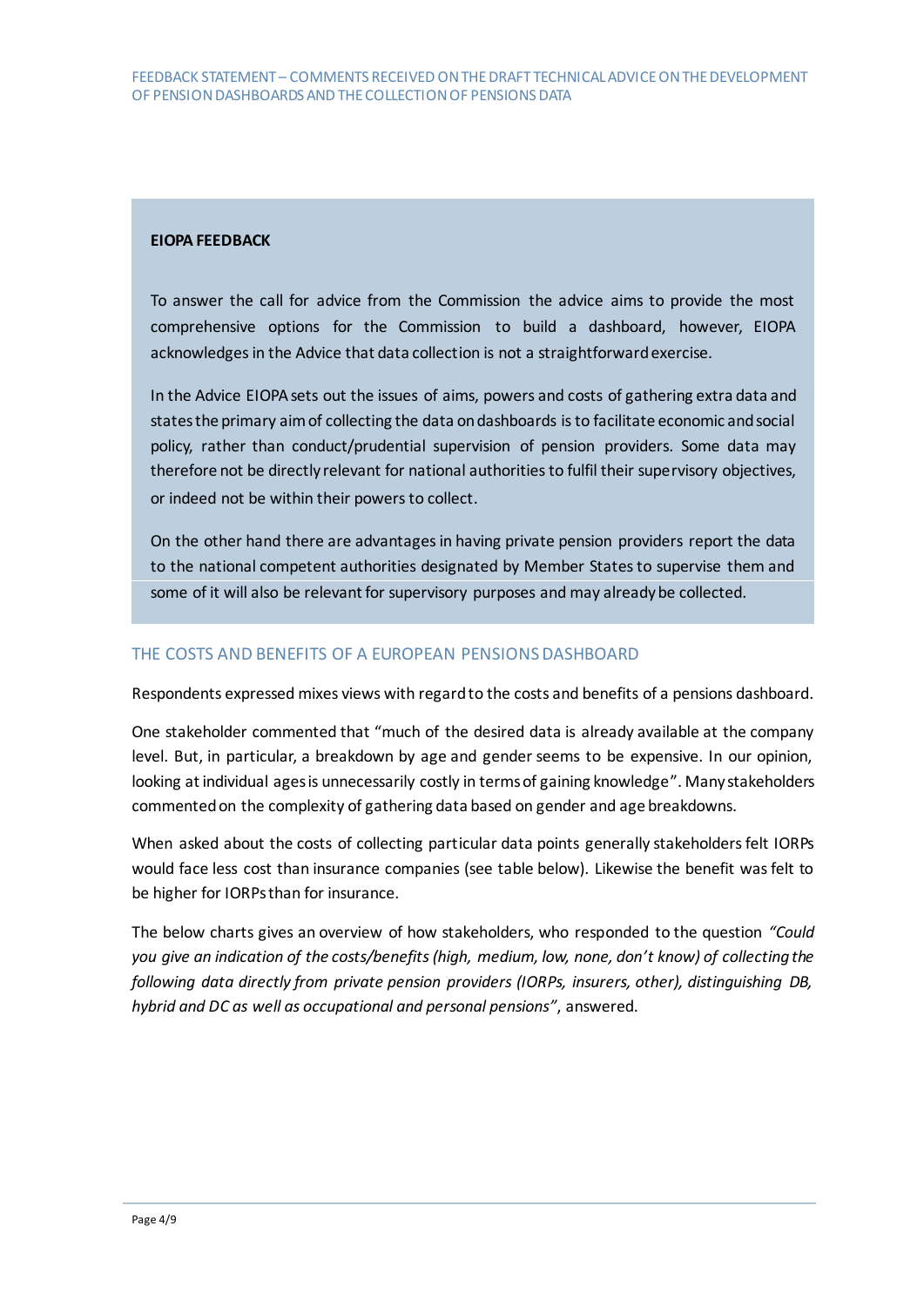

#### CHART 1: COSTS OF COLLECTING DATA, NUMBER OF RESPONDING STAKEHOLDERS

#### CHART 2: BENEFITS OF COLLECTING DATA, NUMBER OF RESPONDING STAKEHOLDERS



#### **EIOPA FEEDBACK**

EIOPA takes note of the concerns around the impact on both NCAs and the industry of extra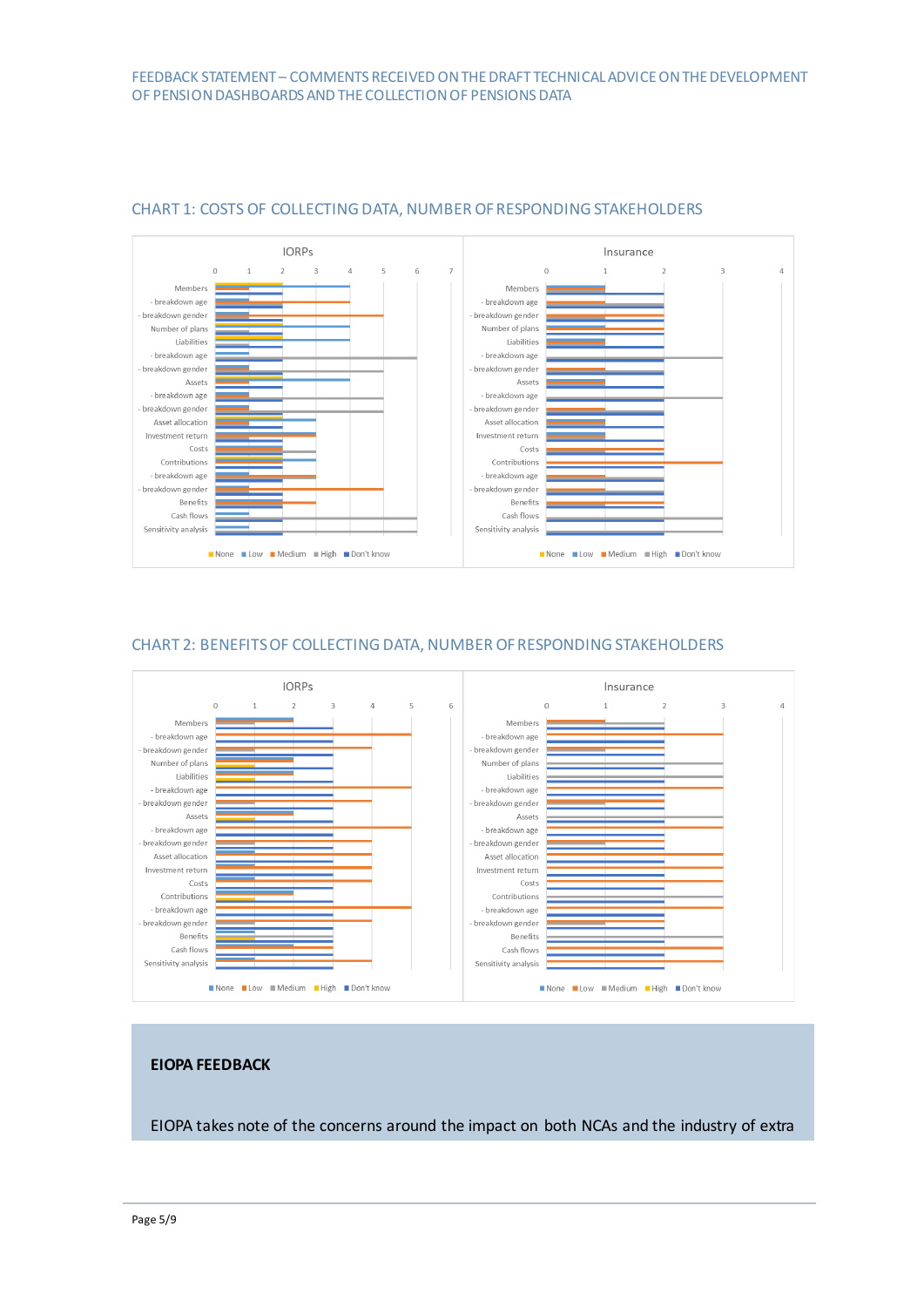#### data requirements.

The Advice advocates a gradual approach to the development of a pension dashboards due to the complexity, not only because of the availability of data, but also their comparability as well as the substantial differences in the underlying national pension, social security and tax systems.

Existing pensions data should be used to commence with pension dashboards in the short term, considering that the resolution of data gaps will take time. Pension projections and dashboards can subsequently be enhanced in the medium term using newly collected data. The additional data reporting by pension providers should be proportionate to the aim of fostering transparency of the contribution of supplementary pensions to the adequacy and sustainability of pension systems in the Member States.

#### LONG TERM PROJECTIONS

When asked if the identified minimum set of quantitative data and more qualitative information are necessary to enable the preparation of long-term pension projections, eight stakeholders disagreed while three agreed. For some stakeholders the extra data was unnecessary to make projections as they felt it was overly granular. The other main concern identified was the specificities at national level that would affect how projections are made.

Seven stakeholders indicated that they have experience with making long-term pension projections, four did not. As with the above question the issue of complexity was raised due to the heterogeneousness of national systems. It was also noted that projections are often made at portfolio level and then aggregated.

#### **EIOPA FEEDBACK**

EIOPA acknowledges the complexity of making projections considering the diverse nature of the European system for pension provision. The final Advice on pension projections is based on the perspective that calculations will be performed by the Member States (e.g. by government agencies / departments and / or NCAs), with the aim of complementing the public ageing expenditures in the Ageing report projections.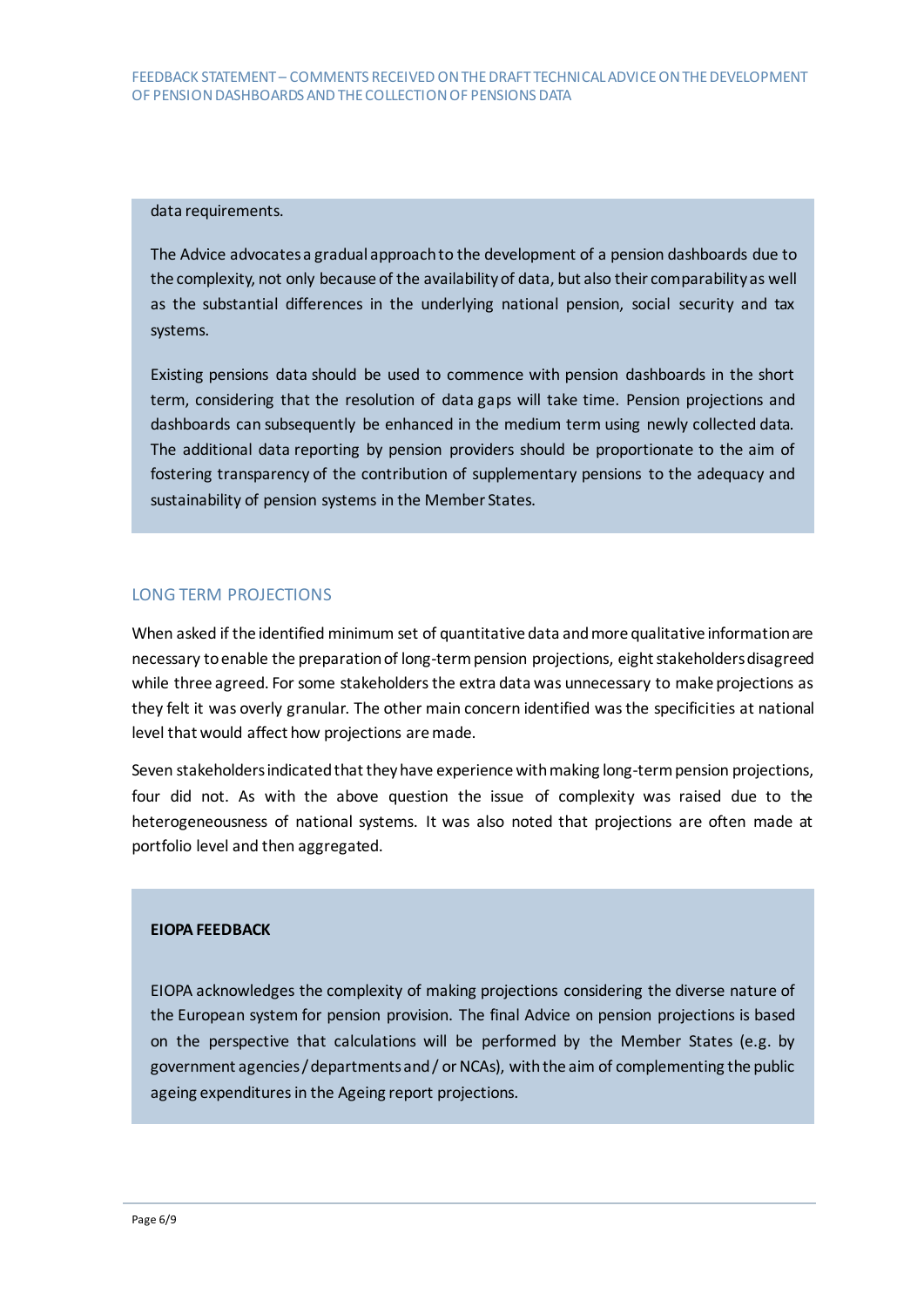Given the heterogeneity of occupational and personal pensions across the EU, it is not the aim of EIOPA to set a one size fits all type of model. In fact, flexibility and proportionality are considered key elements for this exercise.

#### DASHBOARDS

When asked if the creation of a pension dashboards should be carried out, regardless that comprehensive data is not available for all indicators, stakeholders were quite positive with nine thinking the dashboard should be developed regardless and one who did not. Again the theme of an incremental approach was advocated and many stakeholders were positive about the global idea of a dashboard and its benefits.

Most stakeholders were concerned with the cost and ambition of a live dashboard over a report dashboard (four agreed with a live dashboard, seven did not). OPSG's comment summarises the stakeholder's feelings on the whole, they noted that "It seems rather obvious that a live Dashboard is superior, but the real question here is, whether this is really sufficiently better to justify the probable higher costs".

#### **EIOPA FEEDBACK**

Due to the complexity of the systems across Europe viewing the data on these in one place, in a meaningful way, can be challenging and so there is a need to present the data in a way that can reflect this diversity. The Advice advocates for a live dashboard in order to be able to give the dynamism the data requires to present the information in a meaningful way while being fair to each Member State's system on an individual level.

A live dashboard would be an up-to-date resource that would make transparency on sustainability and adequacy higher than a report such as the Ageing Report which is triannual. On weighing up the initial costs and the benefits, the added cost of a live dashboard is not so considerable in terms of building the dashboard in comparison to an annual or multiannual report that would also need resources to produce, while the value would be higher.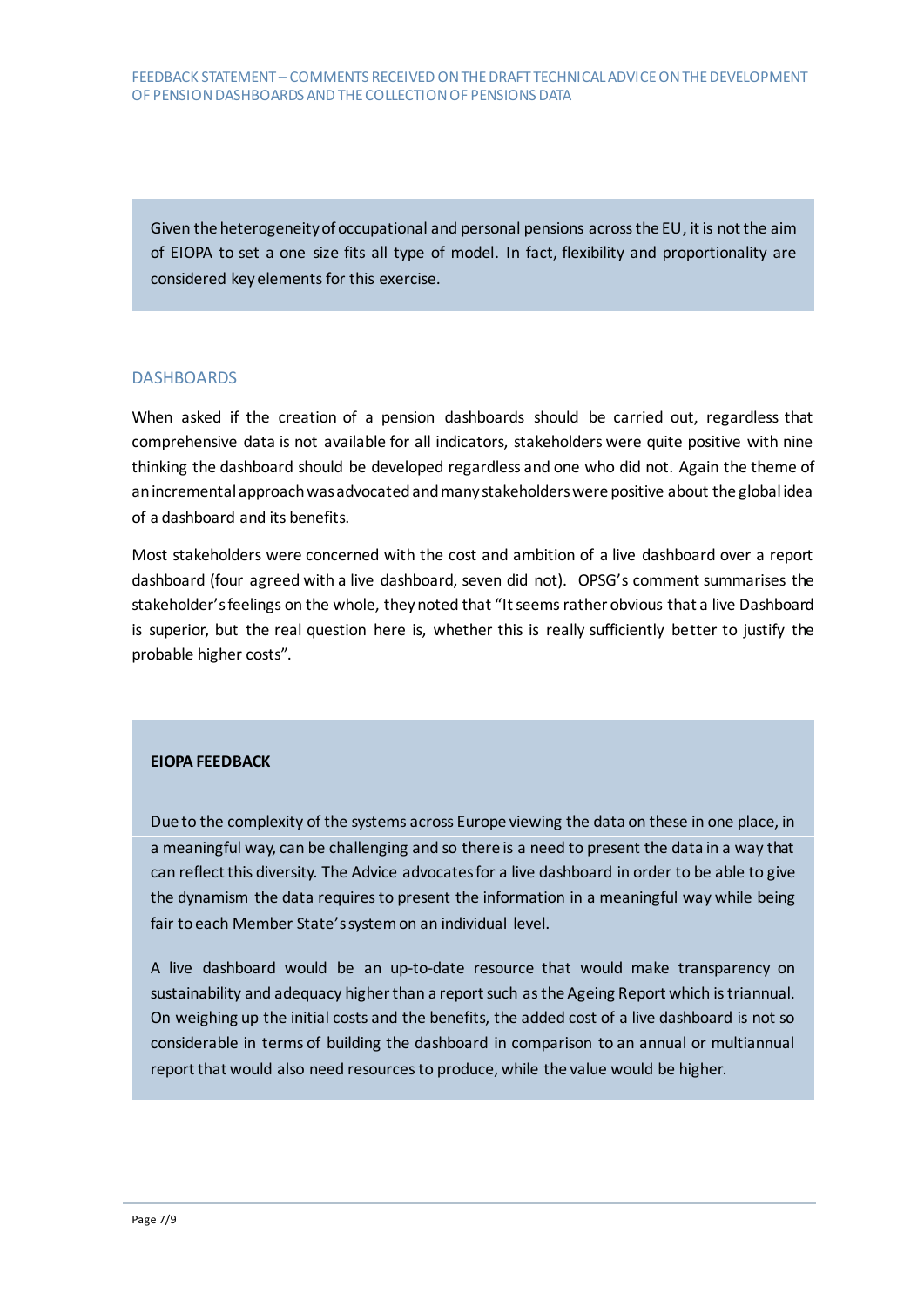#### **INDICATORS**

On the question whether stakeholders agree that all relevant adequacy and sustainability indicators employed by the European Commission are reflected in the draft advice, seven respondents answered yes and one answered no. Some concerns were raised about how relevant some indicators are.

Seven stakeholders did not agree with the indicators proposed by EIOPA to complement the existing indicators of the European Commission, e.g. coverage, financial variables relating to private pension providers, diversification between pay-as-you-go and funded pensions. Four did agree, the concerns raised were about the costs to the industry and the complexity of national systems.

Many comments were made about the Commission's desire for a single indicator and how this might be overly simplistic. OPSG's comment sums this up succinctly: "The ambition of the Commission to come to one final indicator to present the quality level of the pension system of a Member State, may however be too unnuanced".

#### **EIOPA FEEDBACK**

To allow long-term projections of supplementary pensions and to inform the dashboard indicators, additional data is needed from a wide range of private pension providers. EIOPA has met the mandate from the Commission "to report on the completeness and reliability of the existing data and when it considers there are material shortcomings in existing data sets, make proposals for how completeness and reliability can be improved" as well as "When relevant data gaps are identified, EIOPA should advise on how to obtain the necessary missing data." The advice does however draw the Commission's attention to the issues of aims, powers and costs for stakeholders.

EIOPA acknowledges in the Advice the advantages of having a single indicator per Member State. Here, the main strength lies in the capacity to directly compare countries based on their pension system situation. A single number is easy to understand and clear but can result in various unintended consequences. However, the Advice does also set out the challenges of a single indicator, which would be limited in its usefulness as it does not give a comprehensive view about pensions.